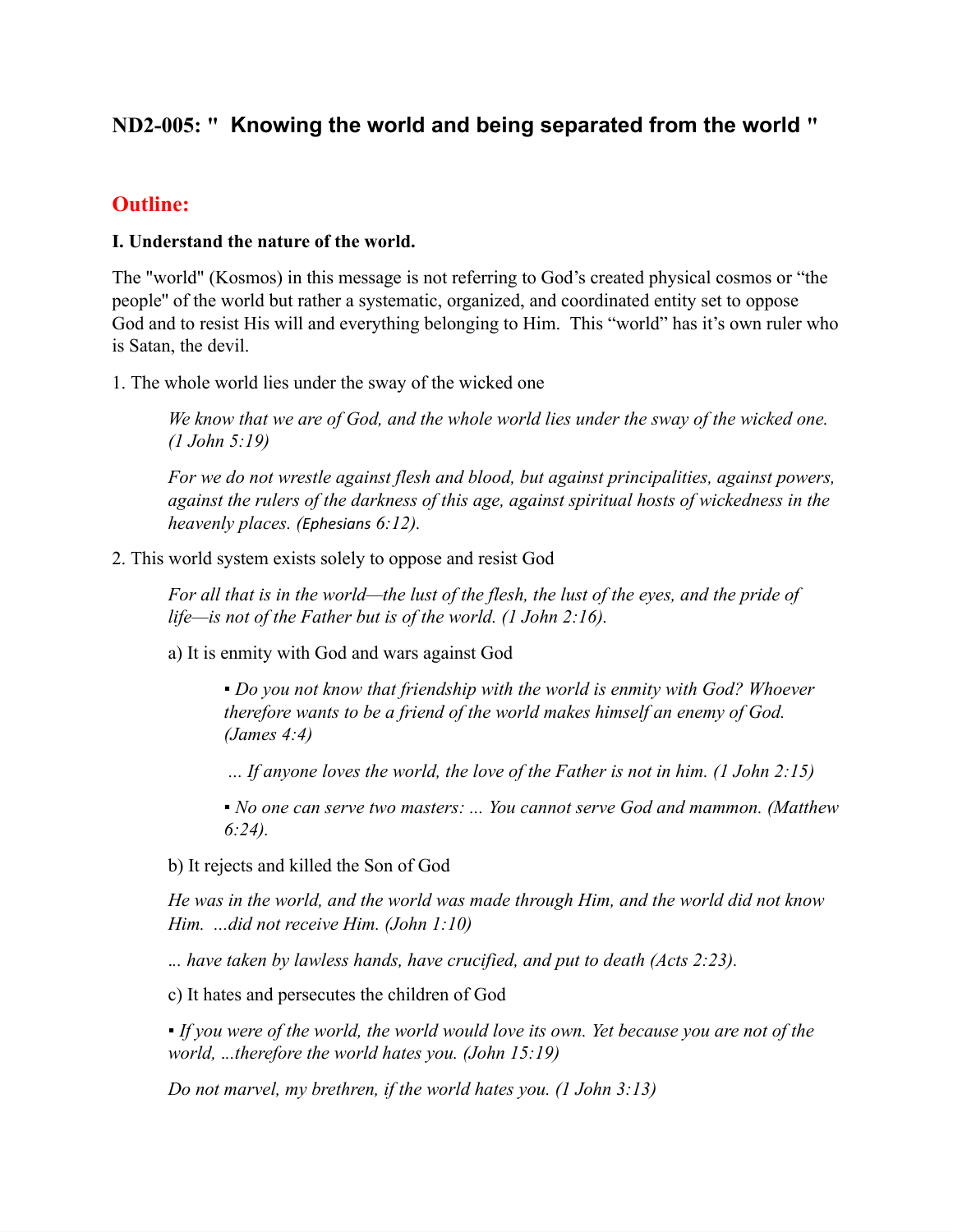*▪ Now the ones that fell among thorns are those who, when they have heard, go out and are choked with cares, riches, and pleasures of life, and bring no fruit to maturity. (Luke 8:14).*

d) It hinders people from believing and loving God

▪ *whose minds the god of this age has blinded, who do not believe, lest the light of the gospel of the glory of Christ, who is the image of God, should shine on them. (2 Corinthians 4:4).*

▪ *...If anyone loves the world, the love of the Father is not in him. (1 John 2:15)*

F*or Demas has forsaken me, having loved this present world, and has departed for Thessalonica—Crescens for Galatia, Titus for Dalmatia. (2 Timothy 4:10).*

3. The world's end

▪ *Now is the judgment of this world; now the ruler of this world will be cast out. (John 12:31)*

And the world is passing away, and the lust of it; but he who does the will of God abides *forever. (1 John 2:17).*

▪ *But the day of the Lord will come, ... the elements will melt with fervent heat; both the earth and the works that are in it will be burned up. (2 Peter 3:10)*

#### **II. Why be separated from the world?**

1. This is the desire and work of the Father, the Son and the Holy Ghost

a) It is God's call and command

*Allow my people to go and serve me (Exodus)/ Therefore "Come out from among them and be separate, says the Lord. Do not touch what is unclean, And I will receive you." "I will be a Father to you, and you shall be My sons and daughters, Says the Lord Almighty." (2 Corinthians 6:17-18)*

*Do not love the world or the things in the world...* (*1 John 2:15)*

b) It is the consequential fruit of Christ's salvation.

*Christ who gave Himself for our sins, that He might deliver us from this present evil age, according to the will of our God and Father (Galatians 1:4)*

... *He who is in you is greater than he who is in the world.* (*1 John 4:4)*

*But God forbid that I should boast except in the cross of our Lord Jesus Christ, by whom the world has been crucified to me, and I to the world (Galatians 6:14).*

c) It is the unceasing work of the Holy Ghost.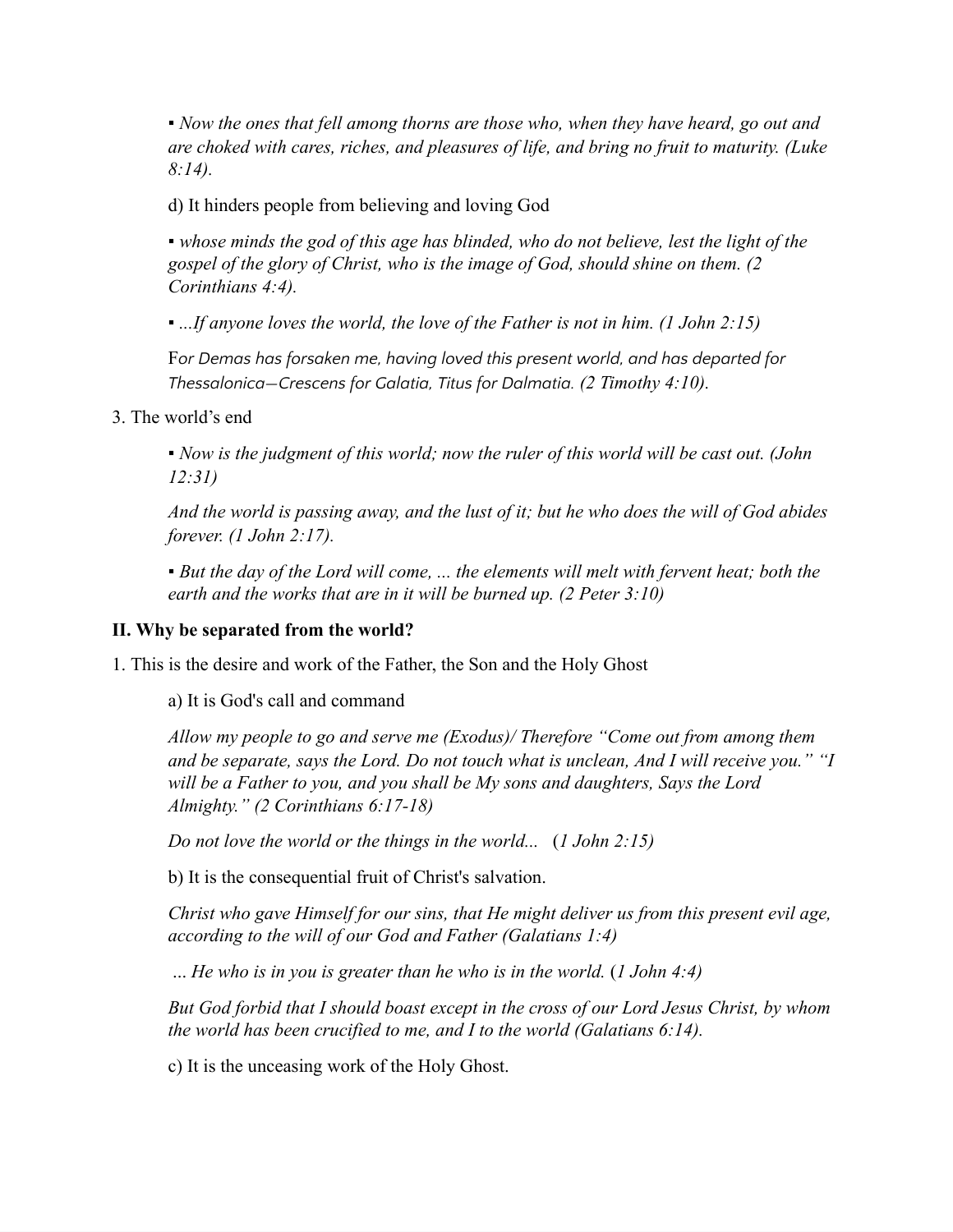▪ ...*the same anointing teaches you concerning all things (1 John 2:27)*, "The meaning of being Holy"

▪ *Walk in the Spirit, and you shall not fulfill the lust of the flesh (Galatians 5:16)*

2. This world is not my home, we do not belong to this world

*These all died in faith, ... confessed that they were strangers and pilgrims on the earth. ... that they seek a homeland ... a heavenly country. (Hebrews 11:13-16)*

*...conduct yourselves throughout the time of your stay here in fear (1 Peter 1:17).*

• ... the world has hated them because they are not of the world, just as I am not of the *world. I do not pray that You should take them out of the world, but that You should keep them from the evil one. (John 17:14-16).*

3. Live out the testimonies and influences that should be evident in the lives of the children of God

▪ *Do all things without complaining and disputing, that you may become blameless and harmless, children of God without fault in the midst of a crooked and perverse generation, among whom you shine as lights in the world, holding fast the word of life... (Philippians 2:14-16a).*

• You are the salt of the earth; ... You are the light of the world. ... gives light to all who *are in the house. Let your light so shine before men, that they may see your good works and glorify your Father in heaven. (Matthew 5:13-16).*

#### **III. How to overcome the world?**

1. No longer loving this world after knowing the nature of this world, and no longer being conformed to this world.

▪ *Do not love the world or the things in the world. If anyone loves the world, the love of the Father is not in him. (1 John 2:15)*

For what profit is it to a man if he gains the whole world, and loses his own soul? Or *what will a man give in exchange for his soul? (Matthew 16:26*)

*And do not be conformed to this world but be transformed by the renewing of your mind.... (Romans 12:2).*

▪ The Eternal Perspective: *And the world is passing away, and the lust of it; but he who does the will of God abides forever. (1 John 2:17)*

*While we do not look at the things which are seen, but at the things which are not seen. For the things which are seen are temporary, but the things which are not seen are eternal. (2 Corinthians 4:18).*

2. Be drawned by the Lord and captivated by His love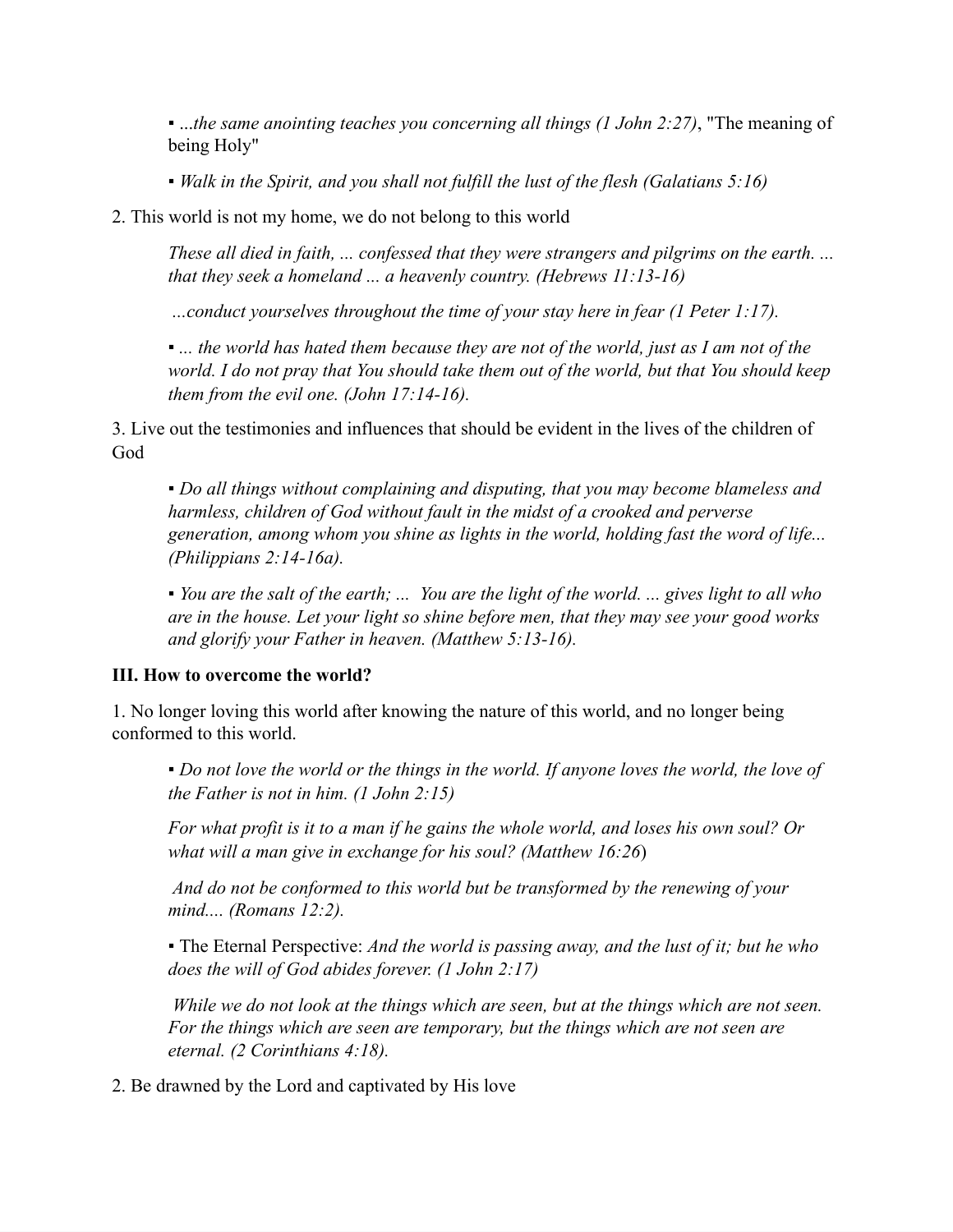*Yet indeed I also count all things loss for the excellence of the knowledge of Christ Jesus my Lord, for whom I have suffered the loss of all things, and count them as rubbish, that I may gain Christ (Philippians 3:8)*

For the love of Christ compels us, because we judge thus: that if One died for all, then all *died; 15 and He died for all, that those who live should live no longer for themselves, but for Him who died for them and rose again. (2 Corinthians 5:14-15)*

*Who shall separate us from the love of Christ? Shall tribulation, ... Yet in all these things we are more than conquerors through Him who loved us. (Romans 8:35-37)*

3. Through a perpetual growth in faith and the life of Christ in us

*For whatever is born of God overcomes the world. And this is the victory that has overcome the world—our faith. Who is he who overcomes the world, but he who believes that Jesus is the Son of God? (1 John 5:4-5)*

*... because He who is in you is greater than he who is in the world. (1 John 4:4)*

*... that through these you may be partakers of the divine nature, having escaped the corruption that is in the world through lust. (2 Peter 1:4)*

4. Live in the body of Christ and a sanctified life

a) To have a spiritual companion; b)To live a regular church life; c) To live in self-discipline under theprotection of the body.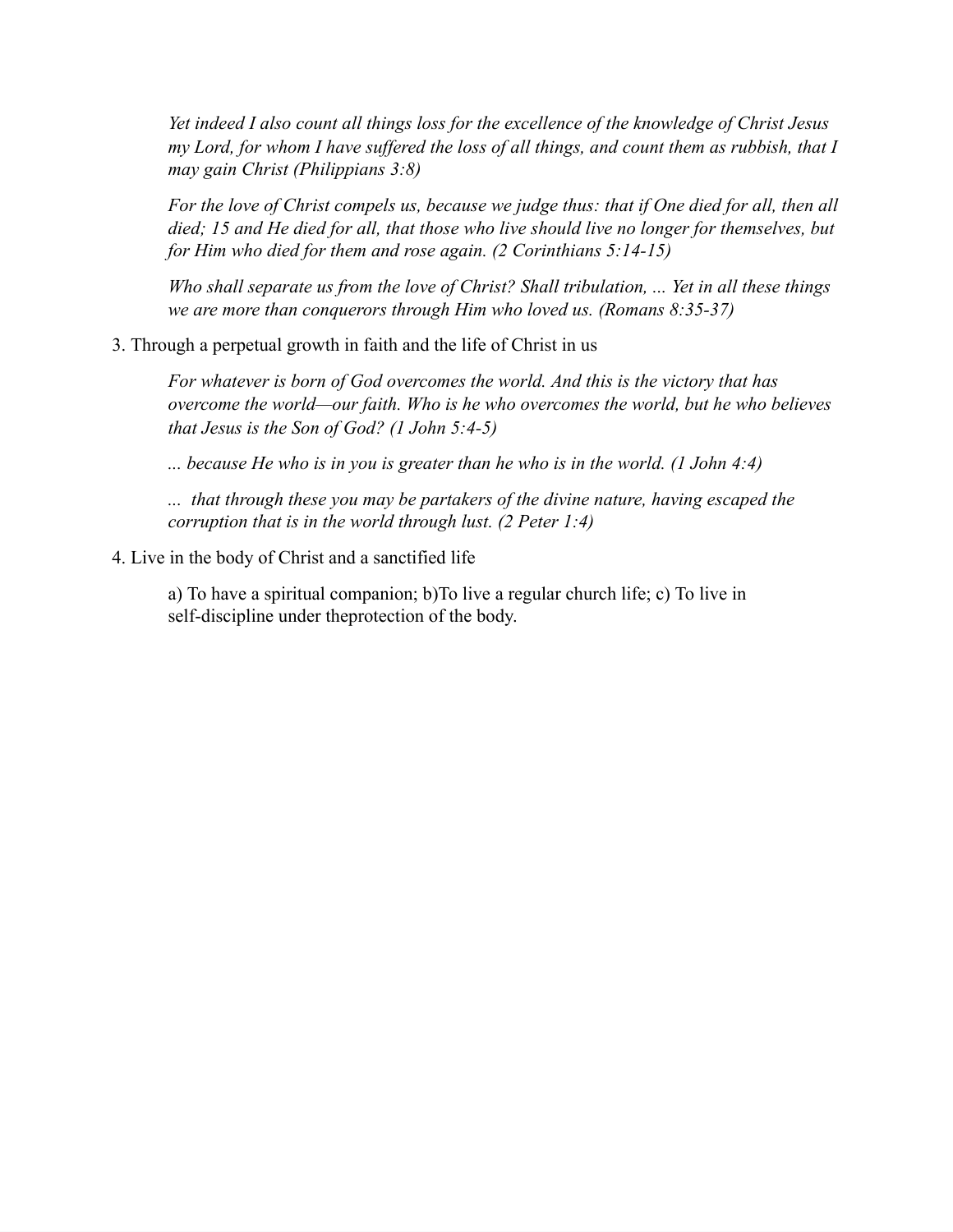# **Meditation, practice and discussion**

| What are the ways or the systems of this world that are against God?                                                                                                                           |
|------------------------------------------------------------------------------------------------------------------------------------------------------------------------------------------------|
| b) $\overline{\phantom{a}}$                                                                                                                                                                    |
| c) $\overline{\phantom{a}}$                                                                                                                                                                    |
|                                                                                                                                                                                                |
| Why is "separating from the world" the common intent and work of the Father,<br>the Son, and the Holy Ghost? Because it is:                                                                    |
|                                                                                                                                                                                                |
|                                                                                                                                                                                                |
|                                                                                                                                                                                                |
| Deep Thinking: The impact of the lesson on me and the inspiration from the<br><b>Holy Spirit</b>                                                                                               |
| 1. Please take at least 10 minutes of personal quiet time as early as possible<br>after the class and reflect on the nature of the world based on what was said<br>in class and the scriptures |
| How is this different from your original worldview? Has this different<br>understanding made any impact?                                                                                       |
|                                                                                                                                                                                                |

2. After listening to this lesson, please share with the other members, at which point would you prefer to be "separate from the world"? Why?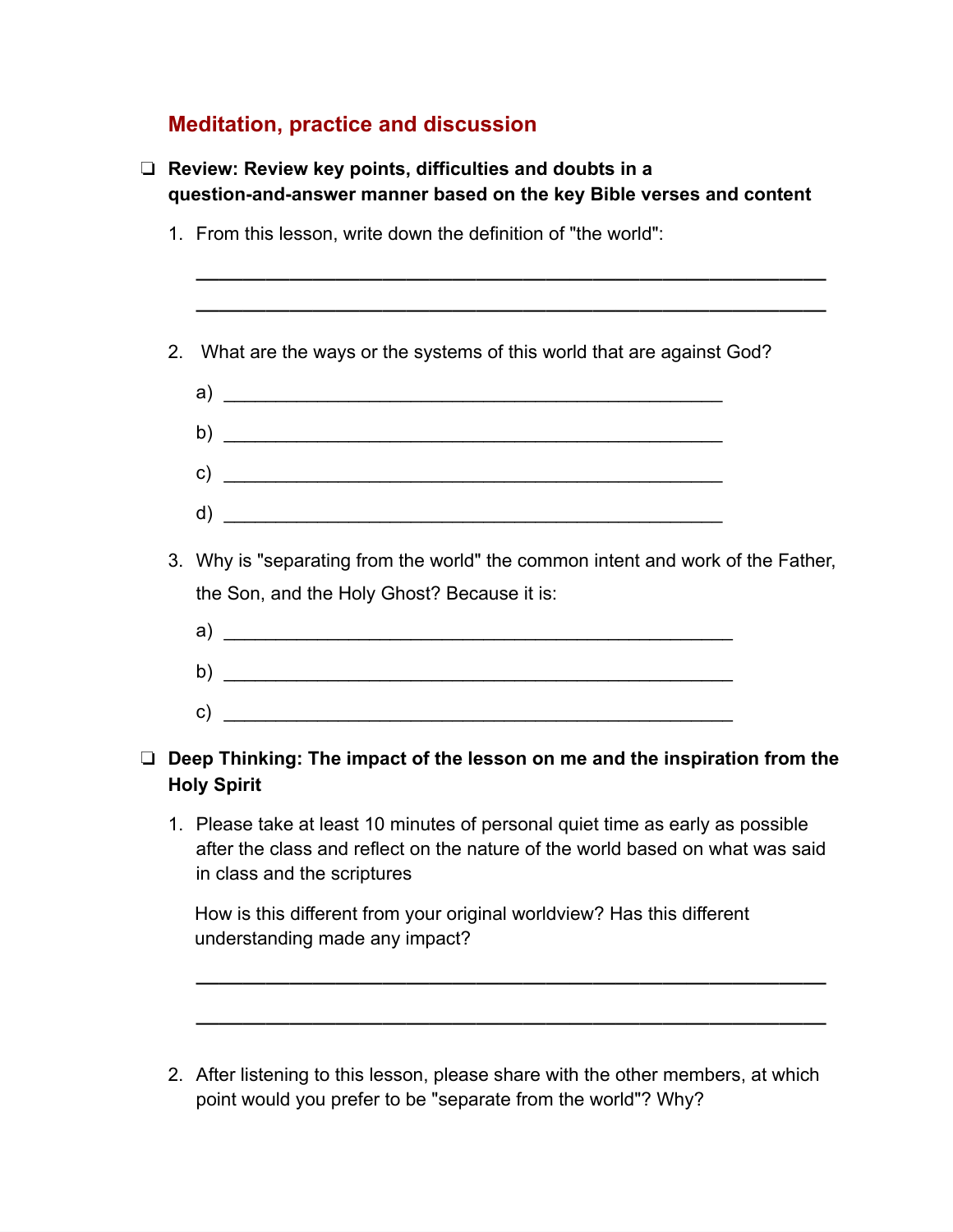# ❏ **Implementation:**

1. Write down at least two or three things you haveexperienced in the "world" (career/career/emotional/family/education, etc.) for the next two weeks. What are your different views and responses now?

———————————————————————————

———————————————————————————

# **First week:**

|                     | My Response: www.communication.com/www.com/www.com/www.com/www.com/www.com/www.com/www.com/www.com/w           |
|---------------------|----------------------------------------------------------------------------------------------------------------|
|                     |                                                                                                                |
|                     |                                                                                                                |
|                     |                                                                                                                |
|                     |                                                                                                                |
| <b>Second week:</b> |                                                                                                                |
|                     |                                                                                                                |
|                     |                                                                                                                |
|                     |                                                                                                                |
|                     | My Response: No. 2006. All and the Manual All and the Manual All and the Manual All and the Manual All and the |
|                     |                                                                                                                |
|                     |                                                                                                                |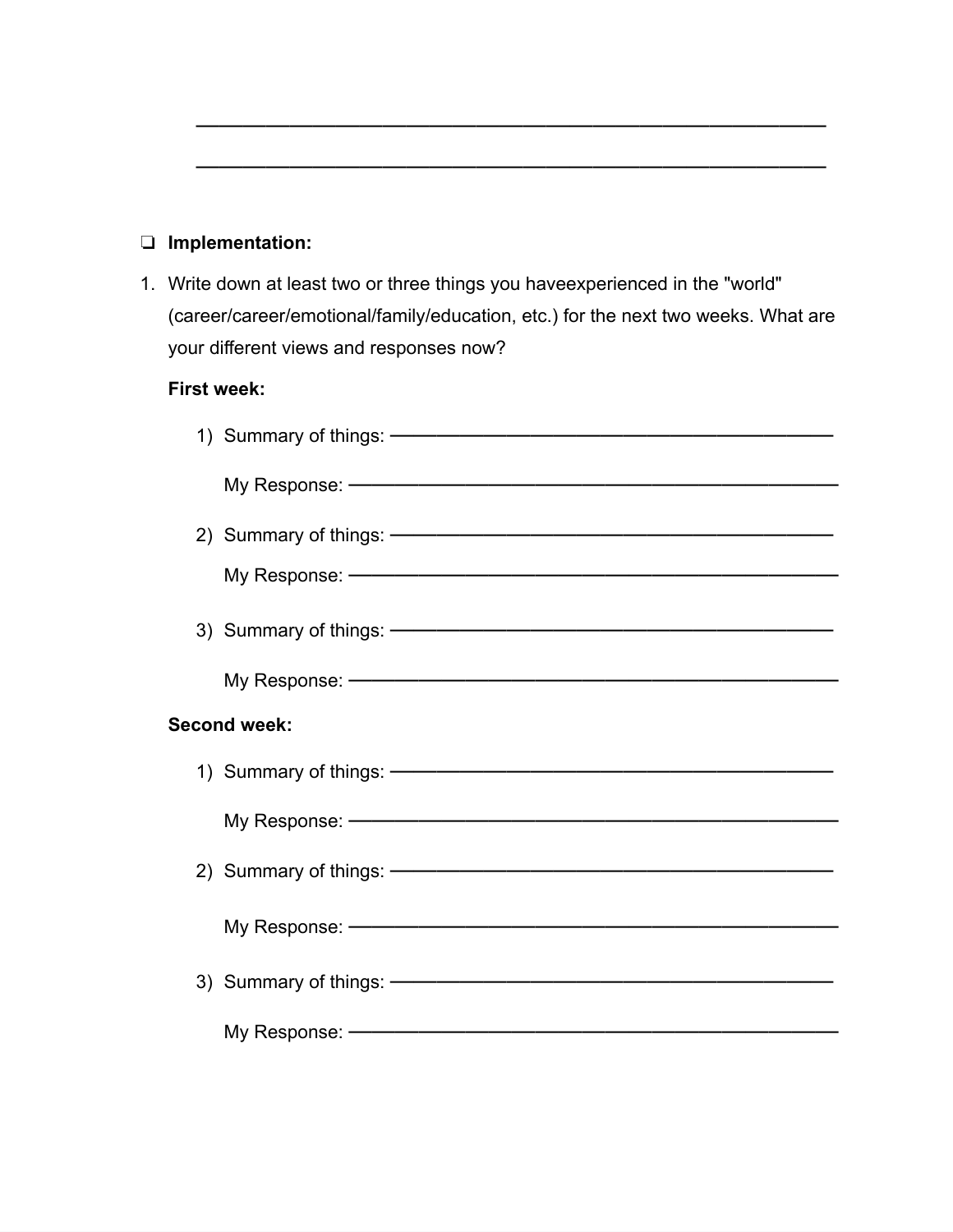2. Share with the group: Is there any difference in your own view and attitude towards the world after these exercises? Specifically in which respect?

 $\overline{\phantom{a}}$  , and the contract of the contract of the contract of the contract of the contract of the contract of the contract of the contract of the contract of the contract of the contract of the contract of the contrac

 $\overline{\phantom{a}}$  , and the contract of the contract of the contract of the contract of the contract of the contract of the contract of the contract of the contract of the contract of the contract of the contract of the contrac

3. Record one of your own experiences in the next two weeks or for each of the four main points of "How to Overcome the World" mentioned in class in order to prepare a plan and start implementing it:

1) Because of the true understanding of the nature of the world, I do not love the world or no longer follow the world.

(e.g.: Change the habit of shopping not because of a real need or other habits) First week:

———————————————————————————————————

———————————————————————————————————

Second week:

2) Because of the attraction toward our Lord and God's love, I am inspired.

(e.g.: Reduce the amount of time spent watching TV, playing video games, or on social media, instead of doing things to please the Lord)

———————————————————————————————————

———————————————————————————————————

First week:

Second week:

3) Because of the growing faith and change of life

(e.g.: regular and specific cultivation of "Christ like" character. For example, my languagethis month: say words of gratitude and affirmation, do not lie or speaknegative, judgmental words)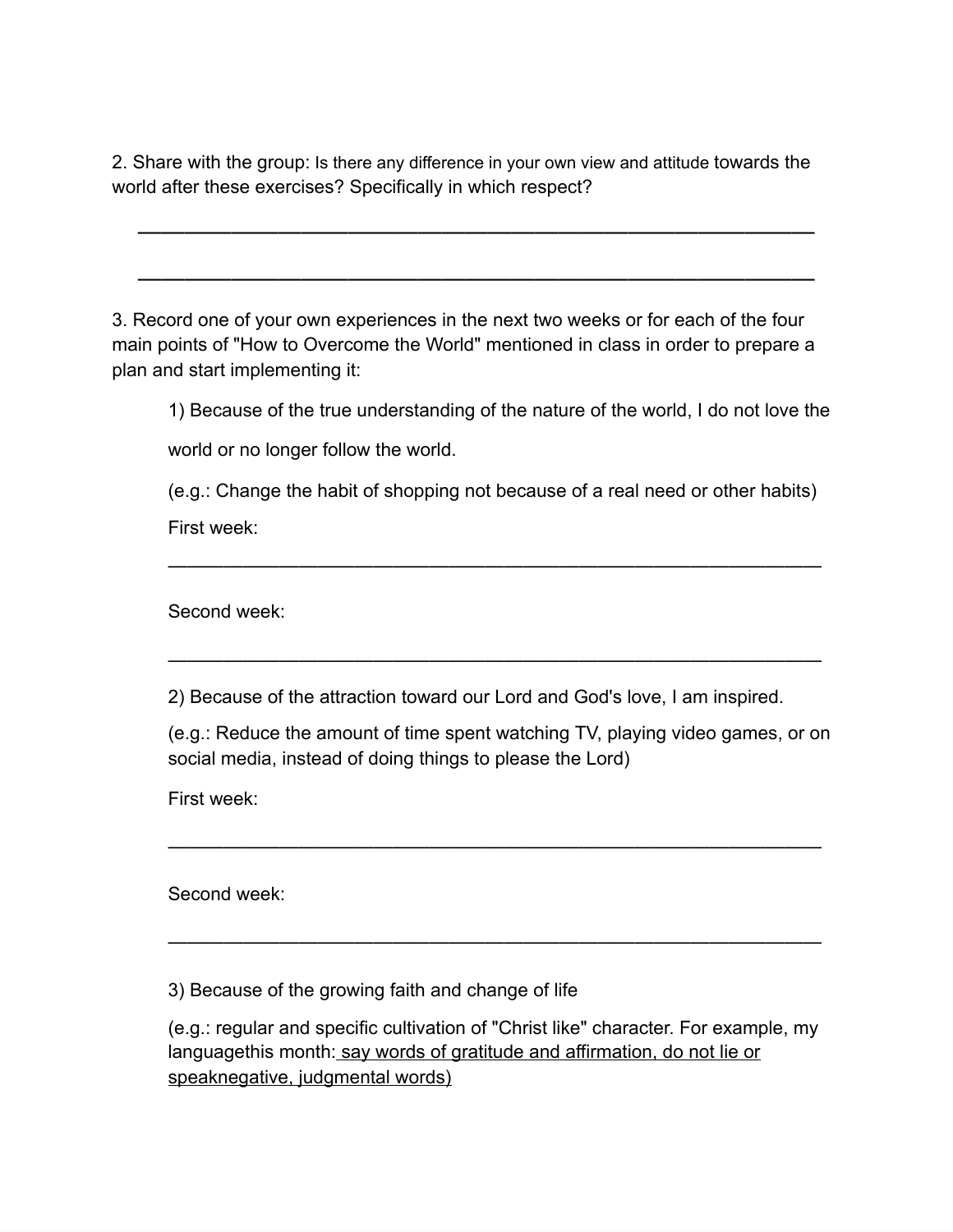First week:

Second week:

4) Live a Holy life and have a) a spiritual companion; b)regular church life; and c) a self-disciplined under the protection of the body.

———————————————————————————————————

———————————————————————————————————

(e.g.: commit to attending church services again; regularly ask your spiritual companion or elders to give you advice on your spiritual growth.)

——————————————————————————————————

 $\frac{1}{\sqrt{2}}$  ,  $\frac{1}{\sqrt{2}}$  ,  $\frac{1}{\sqrt{2}}$  ,  $\frac{1}{\sqrt{2}}$  ,  $\frac{1}{\sqrt{2}}$  ,  $\frac{1}{\sqrt{2}}$  ,  $\frac{1}{\sqrt{2}}$  ,  $\frac{1}{\sqrt{2}}$  ,  $\frac{1}{\sqrt{2}}$  ,  $\frac{1}{\sqrt{2}}$  ,  $\frac{1}{\sqrt{2}}$  ,  $\frac{1}{\sqrt{2}}$  ,  $\frac{1}{\sqrt{2}}$  ,  $\frac{1}{\sqrt{2}}$  ,  $\frac{1}{\sqrt{2}}$ 

First week:

Second week: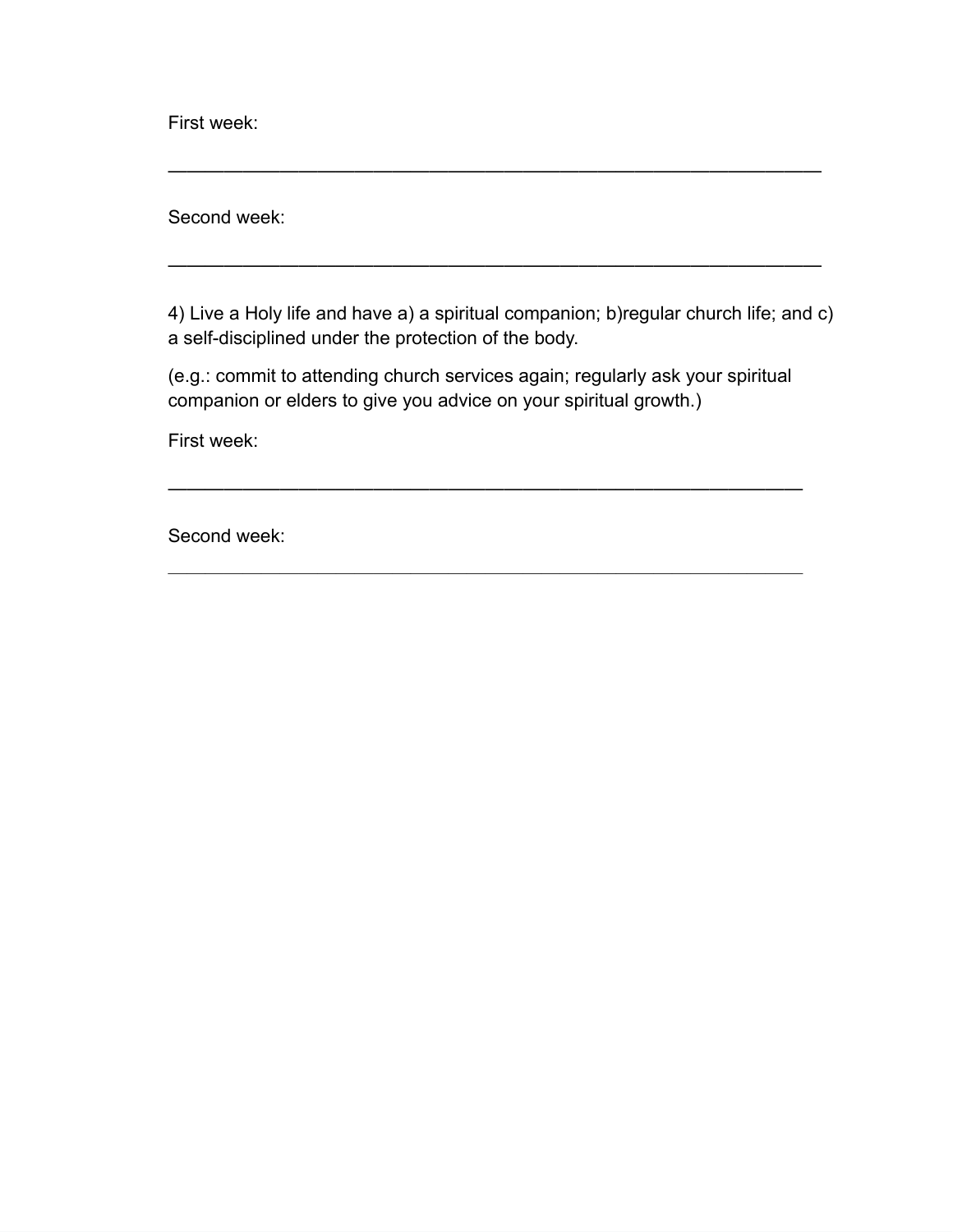# **Message Text File (Draft):**

Brothers and sisters, peace be with you!

The topic to be addressed today is "Separating from the World". Before we talk about the topic, we need to understand what is the essence of this "world". Our understanding and assessment of the world is often wrong or inaccurate. Let's look at the world we live in today from the Bible point of view.

First of all, it should be noted that the "world" (kosmos) mentioned in this topic is translated into Chinese as "world" (like for God so love the world), "generation", "property of the world", and so on. Mrs. Yu did her research when she gave a sermon with a title "Don't Love the World" several years ago. She said that kosmos appeared 187 times in the New Testament, and for 186 times, it was translated into "the world", only once, in the book of 1 Peter chapter 3, about being a wife, *"Do not let your adornment be merely outward—arranging the hair, wearing gold, or putting on fine apparel" (1 Peter 3:3).* Here the love of beautiful, decorative dress outside is the same word as "world". This is the use of the word in the Bible.

We speak today of "Being Different from the World", not about the world of matter, nor about the world, but about "a systematic, organized, planned system" that is dedicated in fighting against God, resisting God's will and all that belongs to God." Whether it is the people of God, or the ministry of God, it against all. This is a very organized, planned system, and its sole purpose is to resist God.

At this point, the brothers and sisters may ask, since God has created such a vast universe, such a beautiful world, why should He tell us to be different from the world? Isn't that contradictory? Since He made it, why should we be separated from the world?

This is because the world has fallen. When sin has not yet entered man, and when the world has not fallen into the jurisdiction of the enemy, the whole world created by God is good. More than once in the Bible, God has said: *"good" (Genesis 1:10,12,18,21,25),* and even *"very good" (Genesis 1:31)*. Chapter 4, verse 11 of the book of *Revelation* tells us "*... You created all things, and by Your will they exist and were created"*, and the book of *Colossians* tells us *"For by Him all things were created that are in heaven and that are on earth, visible and invisible, whether thrones or dominions or principalities or powers. All things were created through Him and for Him." (Colossians 1:16).* Therefore, before human depravity, the whole creation was good, for God's will and for Christ. But when human depravity, sin enters the human being, the whole world becomes "old creation", and Satan controls the world. So, God told us to be different from the world.

I will make a very simple analogy. If you go to a foreign country in the world today, the mountains, waters and the scenery is very good, you enjoy them very much. However, there's radiation leaking out of this area, although it's invisible, it can do fatal damage to your body, or you cannot drink the water in this area because you're going to have stomach cancer or other cancers. If no one tells you and you can't see it, you will just live in it. But when someone tells you, you will react immediately in a different way. Last week I talked about Silicon Valley, California. It is one of the three places that have best climates in the world. But during last year's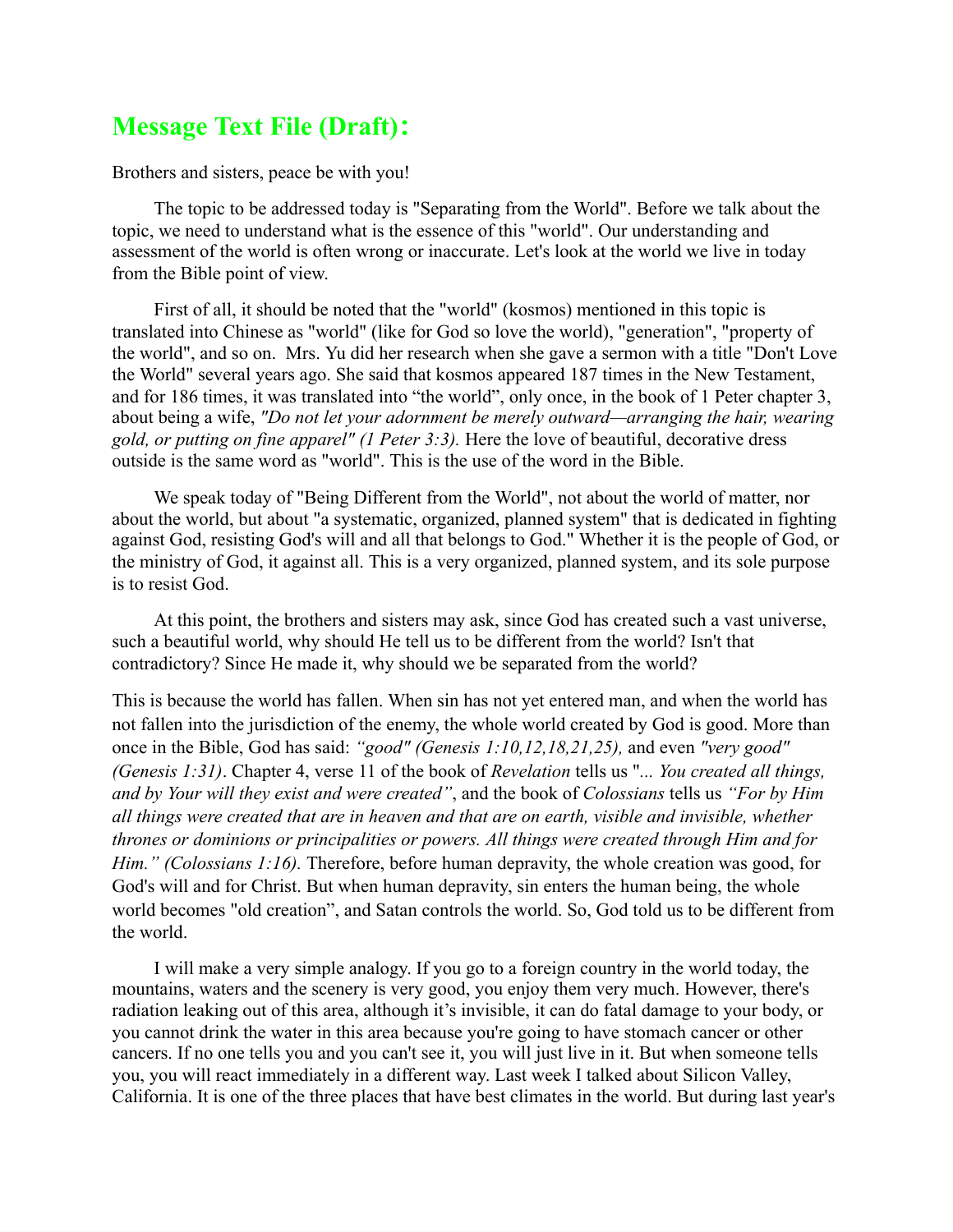wildfires, the air index was as high as 200, which is unprecedented in our history, it can cause serious damage. Everyone stayed indoors and have their windows closed and turned on the air purifiers. Nobody runs around outside during those time.

Today's message is important, and it relates closely with us because we live in this "world." God would like us to understand the nature of the world, and perhaps many people would be surprised to find that the original world was like this. But I want to remind the brothers and sisters that all the requirements of the Bible, the requirements of the law, are out of God's love, to protect us. The Bible says, *"Now the purpose of the commandment is love from a pure heart, from a good conscience, and from sincere faith."(1 Timothy 1:5)*. When God tells us not to love the world and the material things of the world, you don't take it as an unreasonable request.

# **I. Understand the nature of the world.**

# **1. The whole world lies in the hands of the evil.**

The Bible tells us: "*The whole world lies under the sway of the wicked one." (1 John 5:19b)* God had entrusted the land to man, telling him to *"let them have dominion over the fish of the sea,* over the birds of the air, and over the cattle, over all the earth and over every creeping thing that *creeps on the earth. " (Genesis 1:26)* He gave everything to him, to give them power on the earth, and to take charge. But after the fall of mankind, "the whole world lies under the sway of the wicked one." Under control or under the power of the evil one. When we expose ourselves to this world, our spiritual lives, our relationships with God, must be damaged. Chapter 6 of the book of *Ephesians* deals with spiritual warfare with full military uniforms, because *"For we do not wrestle against flesh and blood, but against principalities, against powers, against the rulers of the darkness of this age, against spiritual hosts of wickedness in the heavenly places." (Ephesians 6:12).* Satan today hides himself behind this world, through which it governs us, hurts us and destroys us.

#### **2. The world becomes a system dedicated to resisting God and confronting God**

The world becomes a system that is dedicated to resisting God, against God, or God's system. *1* John 2:16 tells us, "For all that is in the world—the lust of the flesh, the lust of the eyes, and the *pride of life—is not of the Father but is of the world."* Please note that there is no mention of the physical world here at all. "The *lust of the body, the lust of the eye, and the pride* of this life" can be hidden in all visible and touchable creations. What is created can be neutral. But when I am in "the *lust of the body, the lust of the eye, and the pride of this life*", these neutral creations can become the king of the world, that is, the enemy, using them to hurt us, to resist God.

**a) To be an enemy of God and to compete with God.**

*James 4:4* tells us*,"... Do you not know that friendship with the world is enmity with God? Whoever therefore wants to be a friend of the world makes himself an enemy of God."* Please note that when you are friends with the world, or you want to be friends with the world, in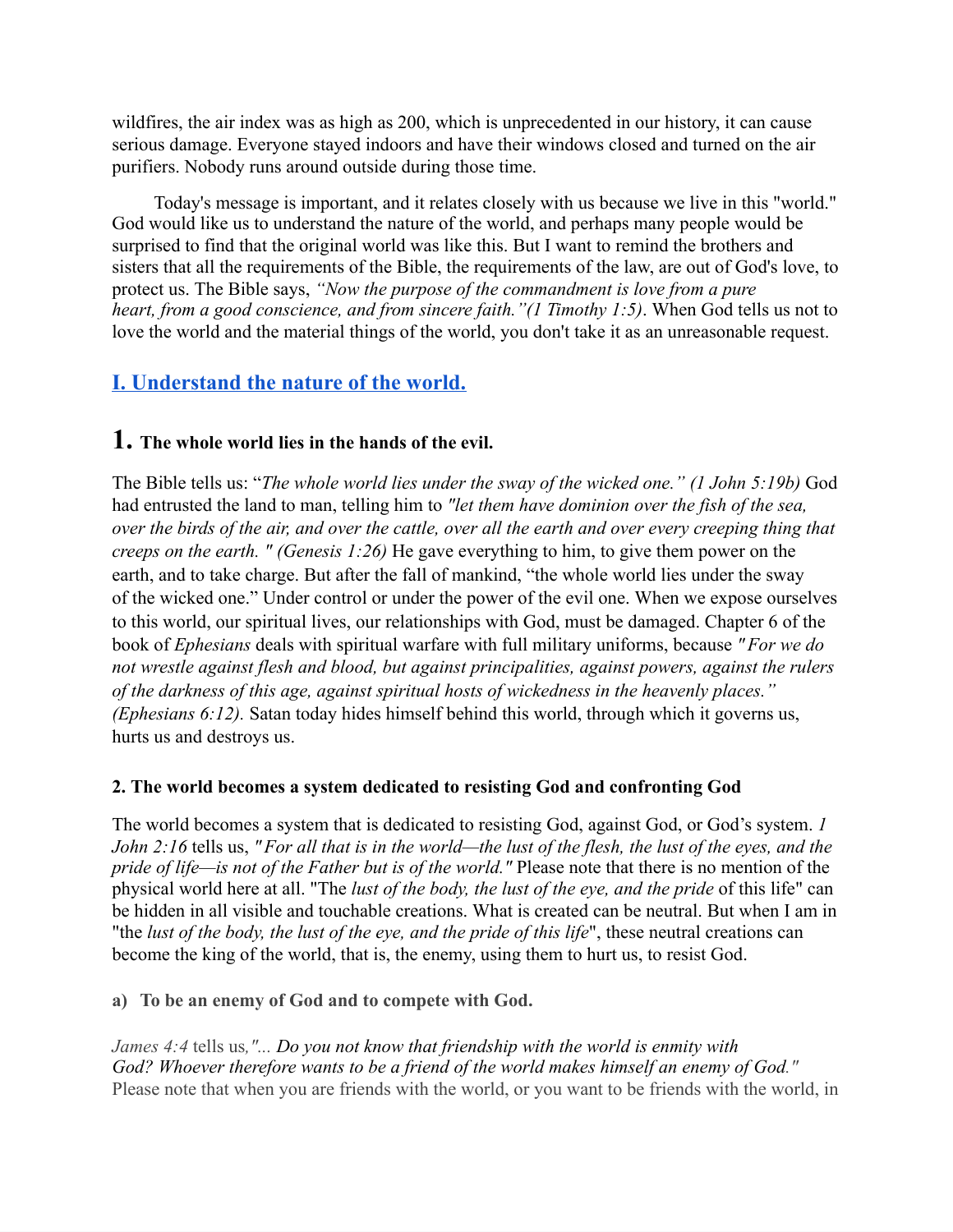God's eyes, it is the enemy of God. *1 John 2:15: "Do not love the world or the things in the world. If anyone loves the world, the love of the Father is not in him."* When you love the world, the heart of the Father is gone. You cannot say, "I love both." It's impossible, God says it's impossible. *"No one can serve two masters; for either he will hate the one and love the other, or else he will be loyal to the one and despise the other. You cannot serve God and mammon." (Matthew 6:24).* You may say "I can". But God says no, it's impossible. When you love God, you will not love the world, when you love the world, want to be friends with the world, you not only cannot love God, but you are also even enemies of God. Please note that Jesus did not say here, "One cannot serve two Lords, and you cannot serve God and evil." If so, we will say, "Of course I will not serve Satan or the devil." But the Bible says, "... *You cannot serve God and mammon*" (*Matthew 6:24*). Mammon is translated as finance. Who does not love money? People are easily tempted by money. Jesus here says that you cannot serve God and money at the same time. Because when you serve money, you are serving another god, the king of the world, and satan. The two kings are exclusive and cannot coexist.

### **b) Refuse and kill the Son of God.**

*John 1:10-11* says*, "He was in the world, and the world was made through Him, and the world* did not know Him. He came to His own, and His own did not receive Him." When He comes to *his own place, his own people do not receive him"*. *"Him, being delivered by the determined purpose and foreknowledge of God, you have taken by lawless hands, have crucified, and put to death" (Acts 2:23).* Another reason we cannot love the world is that it doesn't just make us enemies of God, it simply kills Christ. Paul describes "*for Demas has forsaken me, having loved this present world, and has departed for Thessalonica—Crescens for Galatia, Titus for Dalmatia."( 2 Timothy 4:10 )* . "Love of today's world" translated in ESV as "in love with present world." You love the world, you fall in love with the world, and the object of the "world" is to kill Jesus. If we really know the world, we will not open the door to it, run freely to pursuit the world. These are terrible, sinful, and hurtful to God and to the heart of Jesus: I gave my life for you, and the world clearly killed me, and you loved it so much!

#### **c) Hate and prosecute God's children**

Jesus said: "If you were of the world, the world would love its own. Yet because you are not of the *world, but I chose you out of the world, therefore the world hates you." (John 15:19).* Apostle John also said: *" Do not marvel, my brethren, if the world hates you." (1 John 3:13).*

Brothers and sisters, if you are popular all over the world today and smooth sailing regardless of what you do, you must be careful. Because those who love God and respect of God will face the pressure of the world. When our church first started, a God loving brother said to me that he performed well in the company, but his colleagues all got raises and promotions except him. One day he sat down with his boss and said: "I'm not trying to compete for these things, I just want to know where I'm not doing well and if you can help me to improve?" The boss smiled and said to him: "You colleagues often go out for a beer on Friday nights to get together and build relationships with each other but you don't come." He said: "I told you I was a Christian and I had to go to church on Friday night." His boss then said: "Then I cannot help you."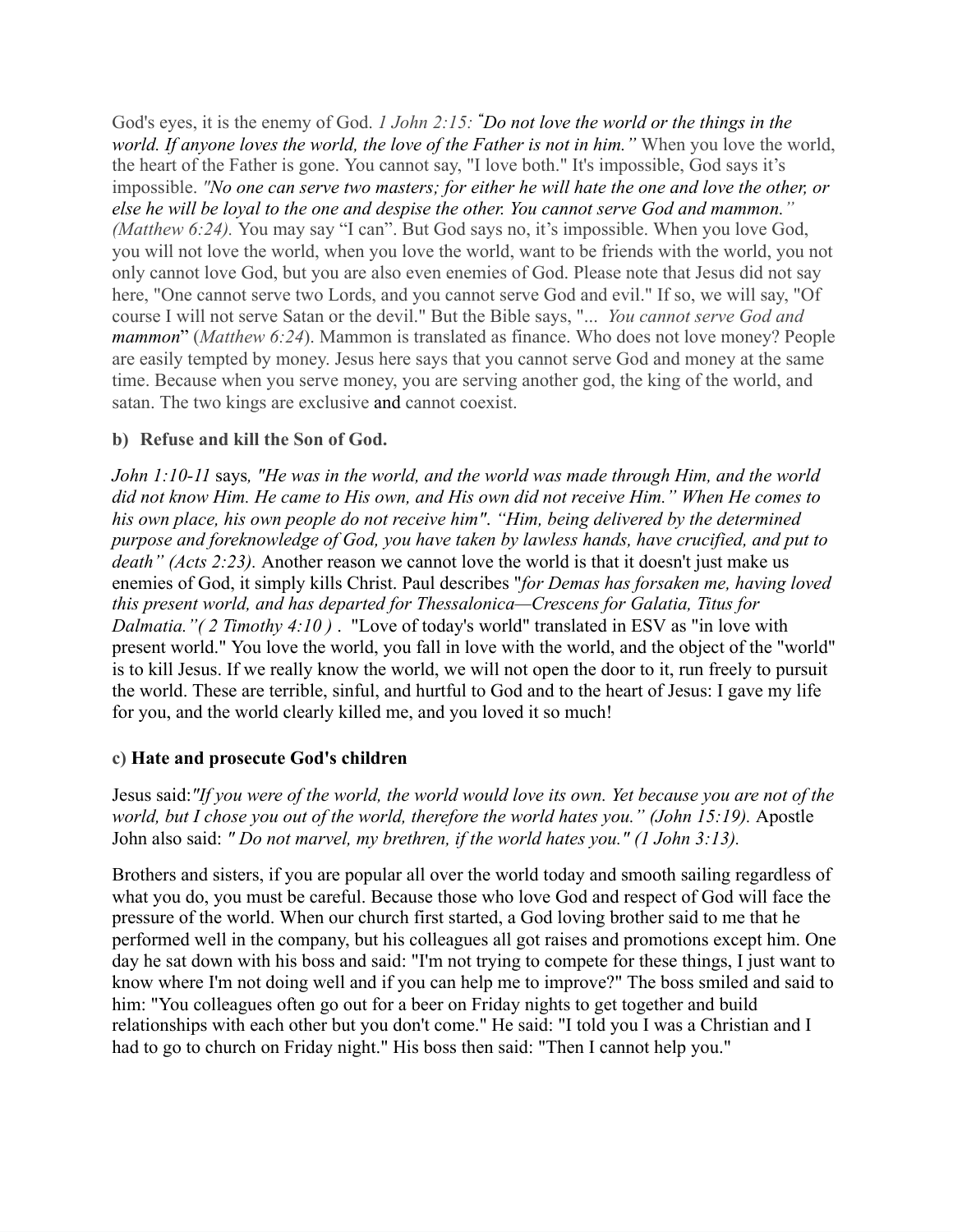Brothers and sisters, it's called coercion, isn't it? Today in countries where the Christian faith is forced, if you don't deny your faith, you can't work in a state-owned enterprise, be a teacher, or have trouble in your business, and so on. Although we live in a free world, we are still not free.

Our children grew up in the United States. When Chinese school had activities and meet on Sunday mornings, we will call the school and ask them not to choose Sunday morning, because we must go to church on Sunday mornings, and if you choose Sundays, we will not be able to attend. My former classmates worked at Taiwan Customs. When they get into the office, they often have red envelopes and bribes. He said to his boss: "I can't take the bribe!" The boss said: "If you don't take it, what shall we do?" He had to resign. It's not easy to get into a position that everyone admires, but he has to put it down because he doesn't take bribes. Brothers and sisters, in this world, a lot of things are forcing us to make a choice, we must stand for the Lord, it is not necessarily under the prison or on the guillotine. It's just that these forces are too obscure for us to be aware of, but to follow the flow.

" *Now the ones that fell among thorns are those who, when they have heard, go out and are choked with cares, riches, and pleasures of life, and bring no fruit to maturity.* " *(Luke 8:14).* The whole world is here to oppress us in all sorts of ways, not necessarily with knives around our necks. It uses the thoughts, money, banquets of this life to force you, so that your life can not grow normally. When Jesus spoke of the seed, he mentioned four situations in which I personally felt that most Christians fell in the state of thorns. Of course, there is that listen to the Lord's word, but the seeds were eaten by the birds, there are also those fell in the stone fields, the soil is shallow, the seedlings grow fast, but when sun raises, they dry fast too. Those brothers and sisters who love the Lord, the Lord's words entered their thoughts, grew, and even bear fruits, but they cannot bear mature seeds, because we prefer to be with the money in the world, way of thinking and feasting.

#### **d) Prevent people from believing in God and loving God**

2 Corinthians 4:4" whose minds the god of this age has blinded, who do not believe, lest the light of the gospel of the glory of Christ, who is the image of God, should shine on them." The gods of the world blind the human eyes and do not allow the gospel of Christ to shine on them, and do not allow people to believe in Jesus. Apostle John also said: "*If anyone loves the world, the love of the Father is not in him"* (*1 John 2:15).* This are the words of the Bible, the king of the world is to make us not to love God, it uses all kinds of temptations and tell us not to love God.

In the last thirty or forty years, products in the world have changed frequently. How often do you change your iPhone? Maybe once in a year, right? It's always something new out there that lets you pursue it. You love the world, and the heart of the Father is gone. This is an unchanging spiritual principle. It is like the attraction of the earth's gravity; it is a law. You walk out of the 10th floor in a building in San Francisco, you must fall; Whoever it is, day or night, it is the same result because it is an unchanging law. Well, the Bible tells us, *"... If anyone loves the world, the love of the Father is not in him" (1 John 2:15b).* If you feel that your recent love towards God faded, you now take the holy communion for granted, regardless of what the sermon was about, inside of you were unmoved as still water, then you must be careful! What makes your love towards God lose its warmness, its delicateness, and its sense of that He is the Lord? *"Their*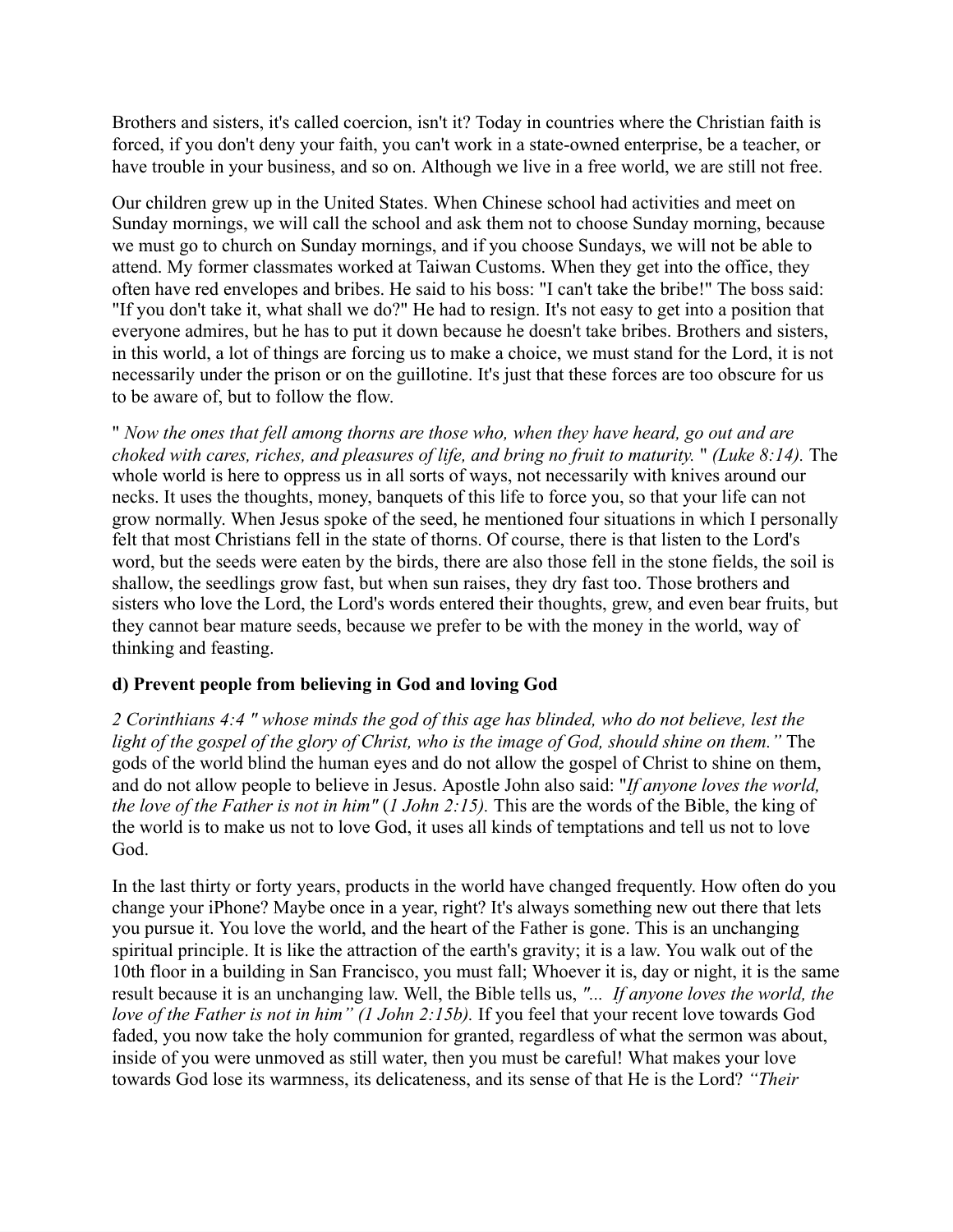*sorrows shall be multiplied who hasten after another god...." (Psalm 16:4).* Enemies use all kinds of methods to tell us not to love the Lord, to let us fall in the bitter and difficult situations.

### **3. The end of the world**

"*Now the ruler of this world will be cast out" (John 12:31b)* as Jesus said. Apostle John also tells us "And the world is passing away, and the lust of it; but he who does the will of God abides *forever."* (*1 John 2:17*). No matter how good the world is, no matter how you compromise for it, we must look at it from an eternal point of view, knowing that the world and its things are going to pass one day. And the tangible things you can see and touch today all to be burned at the end. If you believe in God, you should believe in what God says -- everything that is said here is going to happen. In the short years of my life through this world, I receive with a grateful heart for what God has given me. But I hold it with the principle of a tent: not to be bound by things on to the ground. When God wants it back, then it goes to God; if God wants to take it, I give it back to Him; because it's all going to pass, and you can't bring with you anything. This is the vision of heaven and the perspective of eternity.

Did you notice the news of these two days that Amazon's big boss Jeff Bezos was preparing for a trip to space with four people on their own spaceship? They will not really be orbiting the Earth but stopping at the edge of the Earth's atmosphere for ten minutes without ever going through. There are 7,600 people from 159 countries who participated in the bidding to participate. The first place was selected within 7 minutes, with \$28 million (including fees and others, added up to \$30 million). Bezos said before the bid: "Looking at the Earth from space will change you, change your relationship with the planet and humanity." I just don't think it's worth it, for ten minutes to see this little earth with 30 million dollars! I tell you, read the Bible well, and you're not only saving these 30 million dollars, you're getting far more than you've seen in these ten minutes, because we are with Christ, looking at the world from a heavenly and eternal perspective.

Therefore, we need to have the wisdom of heaven, from the vision of heaven to understand the nature of the world. Do not just simply to say that I do not love the world. The church I grew up with was very concerned about this issue. They consider drinking coffee was to love the world, watching movies was loving the world. Our older brothers went to the movies, it was very hot in summer, but they wore raincoats for they were afraid that someone would have seen them went to the movies. They said: "The movie we're going to see this time is about Jesus." They were afraid that when others see them and say: "How come you still love the world?" When I went to China many years ago, in some places, they said not to wear too fashionable, and others said that they don't sleep with a pillow because Jesus didn't have a pillow. Others bought an umbrella and was looking for holes on it as they think that they shouldn't be too comfortable in rainy days. This is the human's definition of "don't love the world".

We have all kinds of rules to define what is "love the world". But, brother and sister, the world is not outside, the world is inside of our hearts. Even if you hide at the ends of the earth, hide in the deep mountains with no one around, the world is still in you. It is an invisible desire of everywhere. The lust of the body, the lust of the eye, the pride of this life, where do you hide?

# **II. Why to be different from the world?**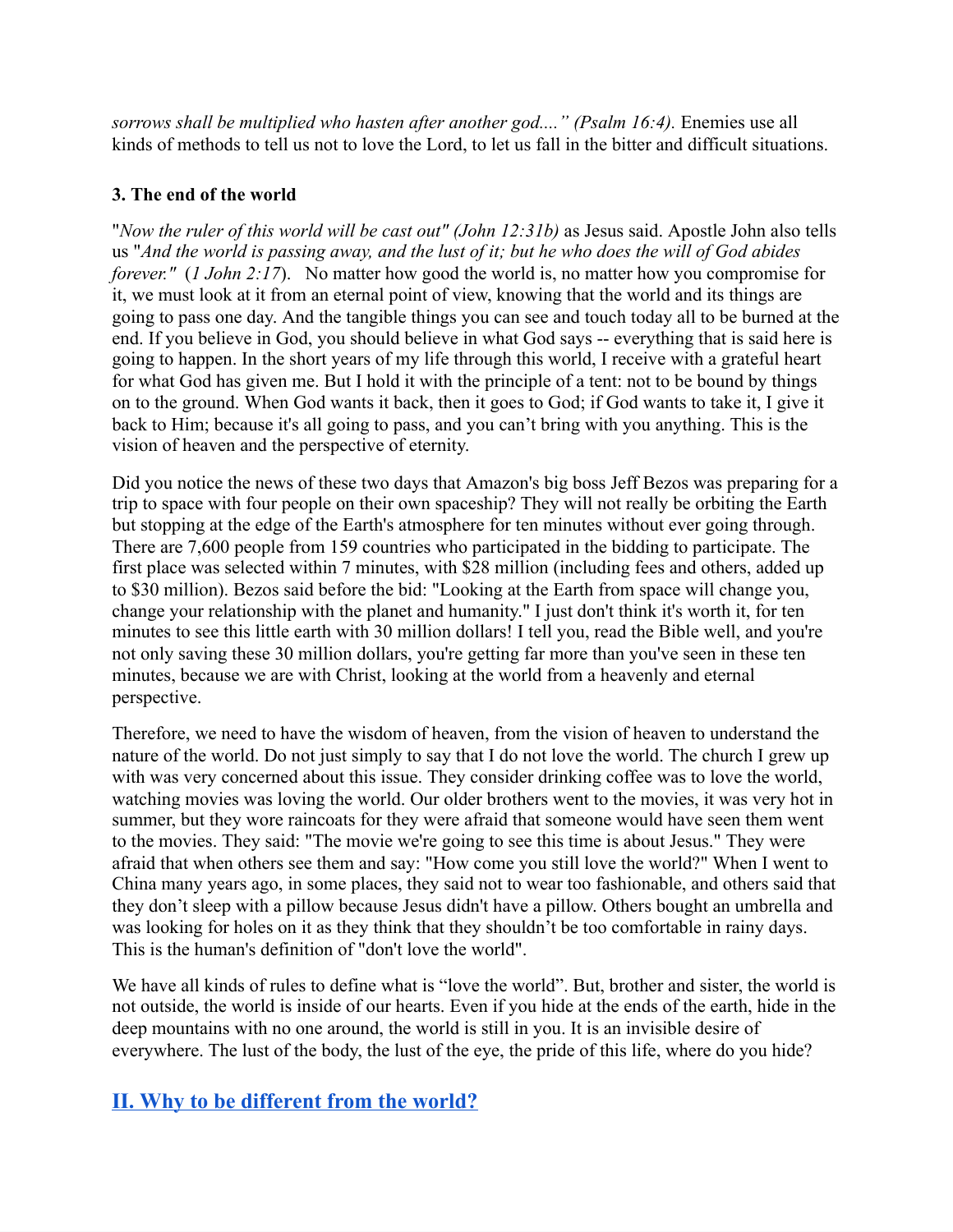#### **1. This is the common desire and work of the Holy Father, the Son and the Holy Spirit**

### **a) It is God's call and command**

In the Old Testament, Egypt was the strongest empire in the world at the time, and it was rich and prosperous. God said: *"Let my people go so they will serve me."* He wants to summon His people from Egypt. (This phrase was also used in the New Testament, Jesus who escaped King Herod's murder and went to Egypt, God called Him out of Egypt.) Today we are here with all the sons and daughters of the New Testament. God also called us out of the world. We are holy children called by God, the world is not our home, we are guests. This is God's calling and God's command. He said: *"Come out from among them and be separate, says the Lord. Do not touch* what is unclean, and I will receive you. I will be a Father to you, and you shall be my sons and *daughters, says the LORD Almighty." (2 Corinthians 6:17-18).* Before that, apostle Paul talked about the unbelievers and believers "*unequally yoked*" (*2 Corinthians* 6:14), and used a series of words to describe the unequally: "*For what fellowship has righteousness with lawlessness? And what communion has light with darkness?"* What is the point between a believer and an unbeliever? What is the same as an idol and God's temple? What we're talking about here are two completely different natures, different realms that can't be together. Therefore, God wants us to be different.

## **b) It is the fruit of Christ's salvation**

*"Christ ... who gave Himself for our sins, that He might deliver us from this present evil age…" (Galatians 1:4).* Please don't think it's a trivial issue. Christ paid for His life to free us from sin, from the body, from the rule of the world. *" …He who is in you is greater than he who is in the world." (1 John 4:4)*. What a statement! Why can Jesus be in me? Because He died for me, He fulfilled redemption, Christ lived in me, Christ replaced others, so what is inside me can be greater than the world. If you think the world is too lovely, you can't overcome it. God doesn't tell us to win the battle on our own, but to know what Christ has done in me. Apostle Paul said in *Galatians: "But God forbid that I should boast except in the cross of our Lord Jesus Christ, by whom the world has been crucified to me, and I to the world."(Galatians 6:14).* It is that there is no hope for each other: the world does not have hope for Christians, we have been nailed with Christ. At the same time, Christians have no hope for the world, in Christ, God has nailed it. Brothers and sisters, don't spend so much time in the world. "No one wants to deposit money in a bank that has been declared bankrupt, " said brother Watchman Nee. The world has declared itself bankrupt, sooner or later. Why do we still spend so much time, money, and energy on it?

#### **c) Is the constant work of the Holy Ghost**

From chapter 2 of book *1 John*, verse 27, we know that "the Lord's anointing teaches us everything." Every time the Old Testament talks about anointing, on the one hand, it talks about the person entrusted with the anointing, and on the other hand, the more important meaning is that "the saints" are the ones who are anointed," that is, the people who are anointed are "separated" from others. Today, God, through the lessons of the Holy Spirit, teaches us in everything, and separates us "to the Lord the Holy one."

# **2. This world is not my home, we do not belong to this world**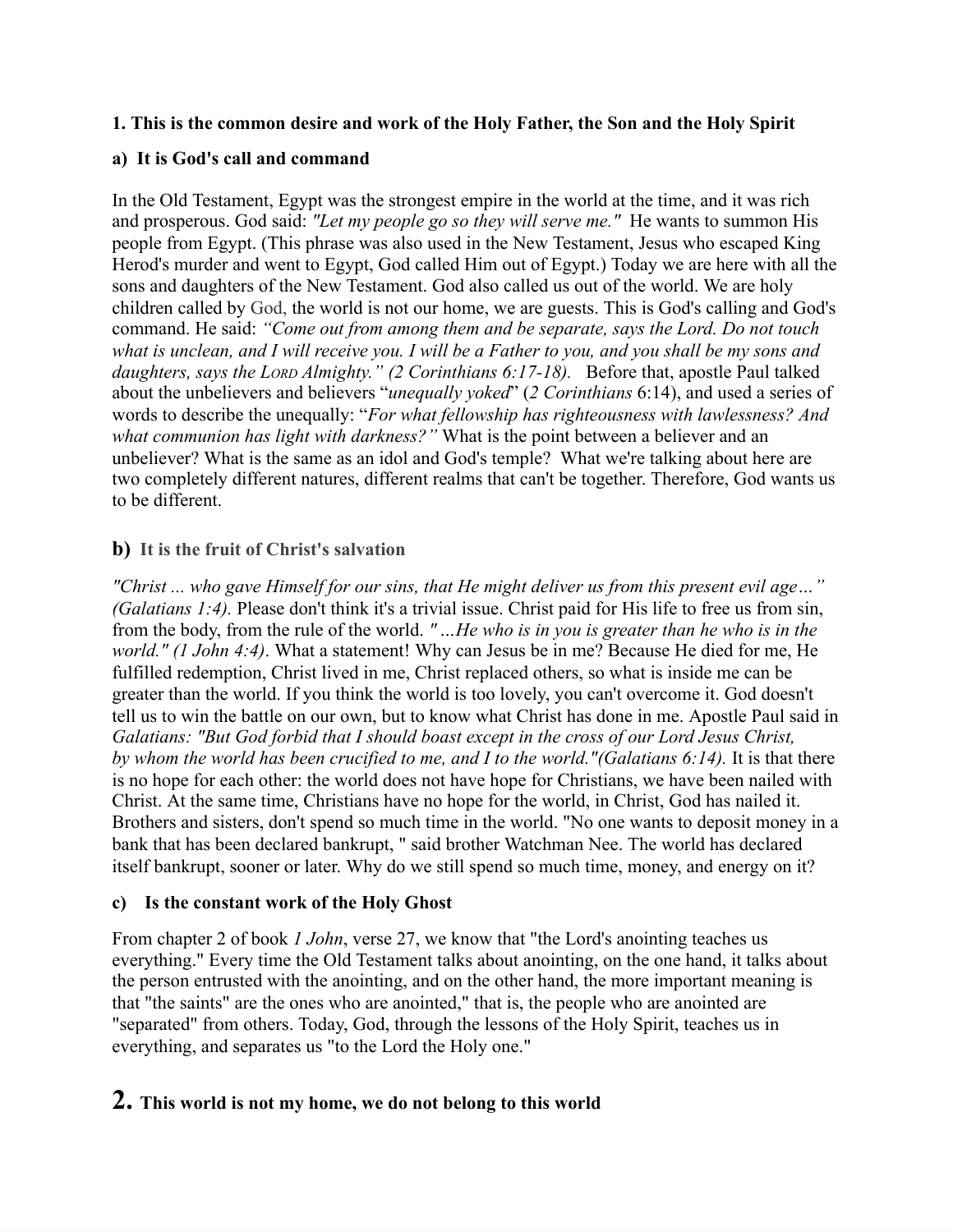Why should we be different from the world? Because this world is not our home, we do not belong to this world. The book of *Hebrews* tells us: *"These all died in faith, not having received the promises, but having seen them afar off were assured of them, embraced them and confessed that they were strangers and pilgrims on the earth. " (Hebrews 11:13)* Abraham, Isaac, Jacob, and so on, they admit that they are *guests and inhabiting the world. They envy a more beautiful home, that is, in heaven.* (*Hebrews 11:13,16*).

Apostle Peter also advised us to *"conduct yourselves throughout the time of your stay here in fear" (1 Peter 1:17).*

"... the world has hated them because they are not of the world, just as I am not of the world. I do not pray that You should take them out of the world, but that You should keep them from the evil *one." (John 17:14-15).* These verses tell us once again that we really came from God, lived for God, and are travelers to heavens. However, today we are missing such a mentality.

When you travel for business and come back home, you feel very different, right? We came to the United States to study with only two luggage, but now it is full of things. Today we are talking about transient travel, not to refer to things outside, but to our mentality, understand that we are on earth as guests, because we have a more beautiful home in heaven. When my parents are picked up by the Lord, or when I comfort the bereaved families at a funeral, it is very comforting if we are Christians, because we are all waiting for the family to be reunited, it just that we arrive in batches. Some people went to wait for us first. Just as my parents celebrated their 70th wedding anniversary, four generations of the family had a reunion. Some people arrive two days early, some people arrive two days later, some people arrive at this time, some people arrive at that time, but we all finally arrived. We transit the world for a while today and will eventually go home one day. Someone said that if one day you see on the news that I am dead. You must not believe it and don't be sad. Because I just went home.

One man thought it was boring to go to heaven. He has put what he wanted in heaven in two suitcases, including his phone, tablet, and games. He thought that if the Lord came, he would hurry up and grab the two suitcases together. As a result, one night during his sleep, he dreamed of the Lord, everyone was lifted to heaven, he was also rising. However, he was stuck. Because our bodies would change, and the changing body could across the wall, just like Christ, but the two suitcases got him stuck. He could not go up without letting go the suitcases. Is there anything today that has tied your heart to this world? You should pray for yourself.

## **3. Live the testimony and influence of God's children**

Why should we be different from the world? Because we want to live out the testimony and influence that God's children should have. Apostle Paul advised us: *"Do all things without complaining and disputing, that you may become blameless and harmless, children of God without fault in the midst of a crooked and perverse generation, among whom you shine as lights in the world" (Philippians 2:14-15).* He spoke twice about generations, though they were generations that were bent and paradoxical. But he did not call us to quit, he said: "*you shine as lights in the world, holding fast the word of life..." (Philippians 2:15-16)*. That's because we have an absolute sense of responsibility and mission for our generation, which is to tell the world gospel of Jesus. Jesus also said in His sermon of mount: *"You are the salt of*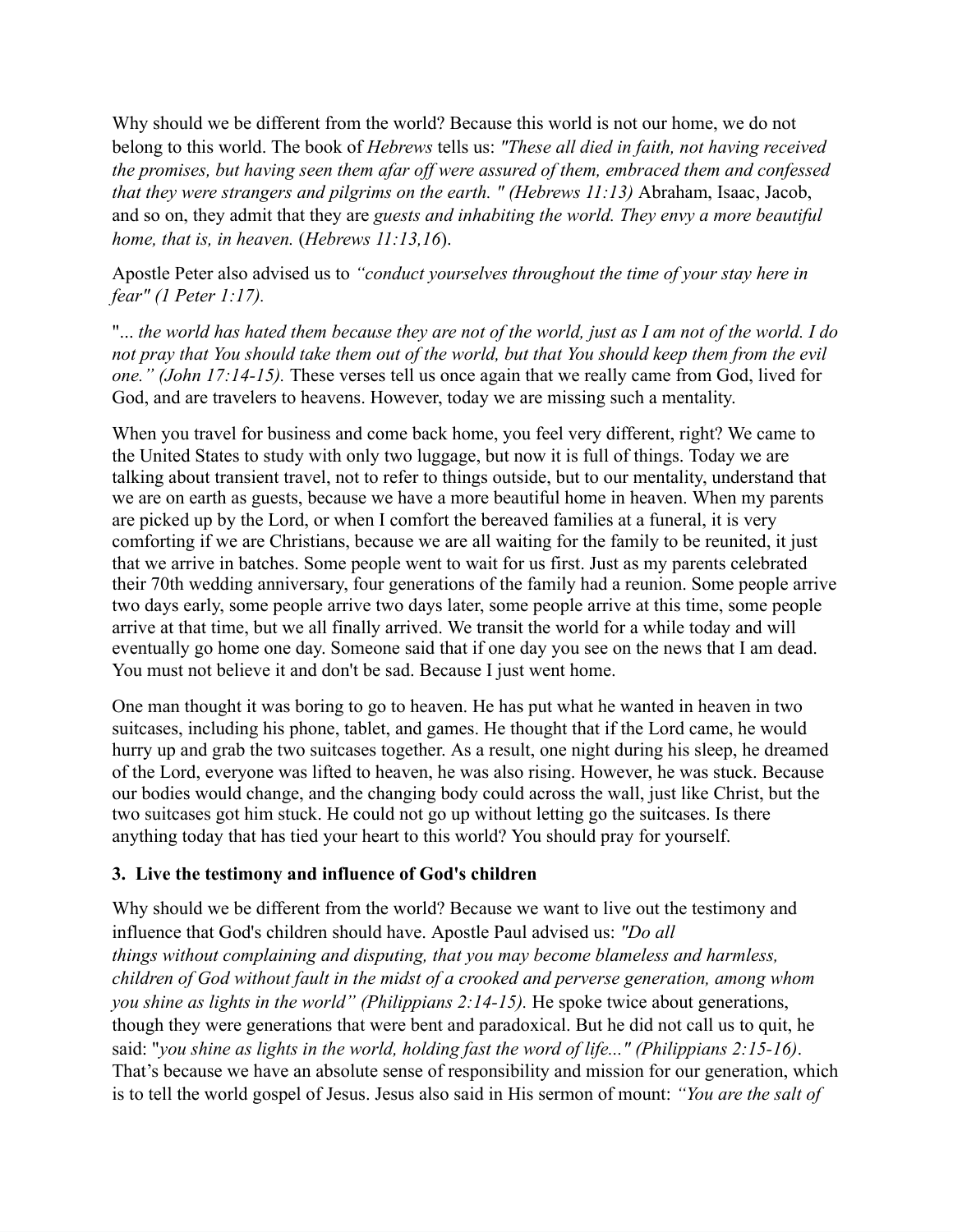*the earth; ... You are the light of the world..." (Matthew 5:13-14),* both of which are the most obvious and influential. Salt is not only anti-corrosion, but salt also makes food tasty. When light comes in, it drives away darkness. Two days ago, a Christian brother wrote his spiritual reflection, and it said: "Don't blame the world for getting darker today, darkness is just doing its part." Why is darkness in control and become popular today? Because the light is out! If the light comes to shine, darkness will be driven away and disappear. Brothers and sisters, where is the light of Christians? This is our responsibility to be different from the world. Jesus did not tell us to leave the world. It is that we want to be in the world, but we don't belong to it; This is the attitude that Christians should have!

# **III. How can you overcome the world?**

This is the work that the Father, the Son and the Holy Spirit here to do it together. Don't worry too much as long as we rely on the Lord seriously, sincerely, and humbly. Here are just a few things to mention that may help us to practice in real life.

#### **1. Do not love the world since you know the nature of the world, and no longer follow the example of the world.**

If we really understand the nature of the world, we would not be as obsessed with the world as we used to be and follow it. The Bible says it in a commanding tone: *" Do not love the world or* the things in the world. If anyone loves the world, the love of the Father is not in him." (1 John *2:15*).

In the gospel of *Matthew*, Jesus tells us: *"For what profit is it to a man if he gains the whole world, and loses his own soul? Or what will a man give in exchange for his soul?" (Matthew 16:26).* Life referred here is not just life on earth. I will sacrifice the growth of my spiritual life if I grasp the world and something other than the Lord, and it will sacrifice and destroy my relationship with God, because I love the world and the heart of the Lord is not there. If I love the world and be friends with the world, I am an enemy of God, and the price is too high. We need an eternal vision that will not only stop us from loving the world, but also not to follow it.

In the topic of our class exercise, I hope you can think about what your world is. Some people think that video games are his world and cannot live without it. For me, I don't even want to touch it, so video games are not the world for me. But my world may not be the world to you. Someone may say: brother Yu, why do you love Coke so much? Coke is not my world though. Each of us has his own world, and we pray to the Lord for ourselves.

Don't follow the world means don't follow the style of the world. when making clothes, there is an example, just conform to the pattern and you will be alright. We don't follow the style of the world or it's popularity. Postmodernism says: "There is no real right or wrong, as long as I like, as long as I feel good, you must accept me." These are the ideas of the world.

We don't want to emulate the world, not just the pursuit of the outside world, but also our habits, hobbies, and our ideas. In your life, what bad habits become your bundle and they will affect your relationship with God?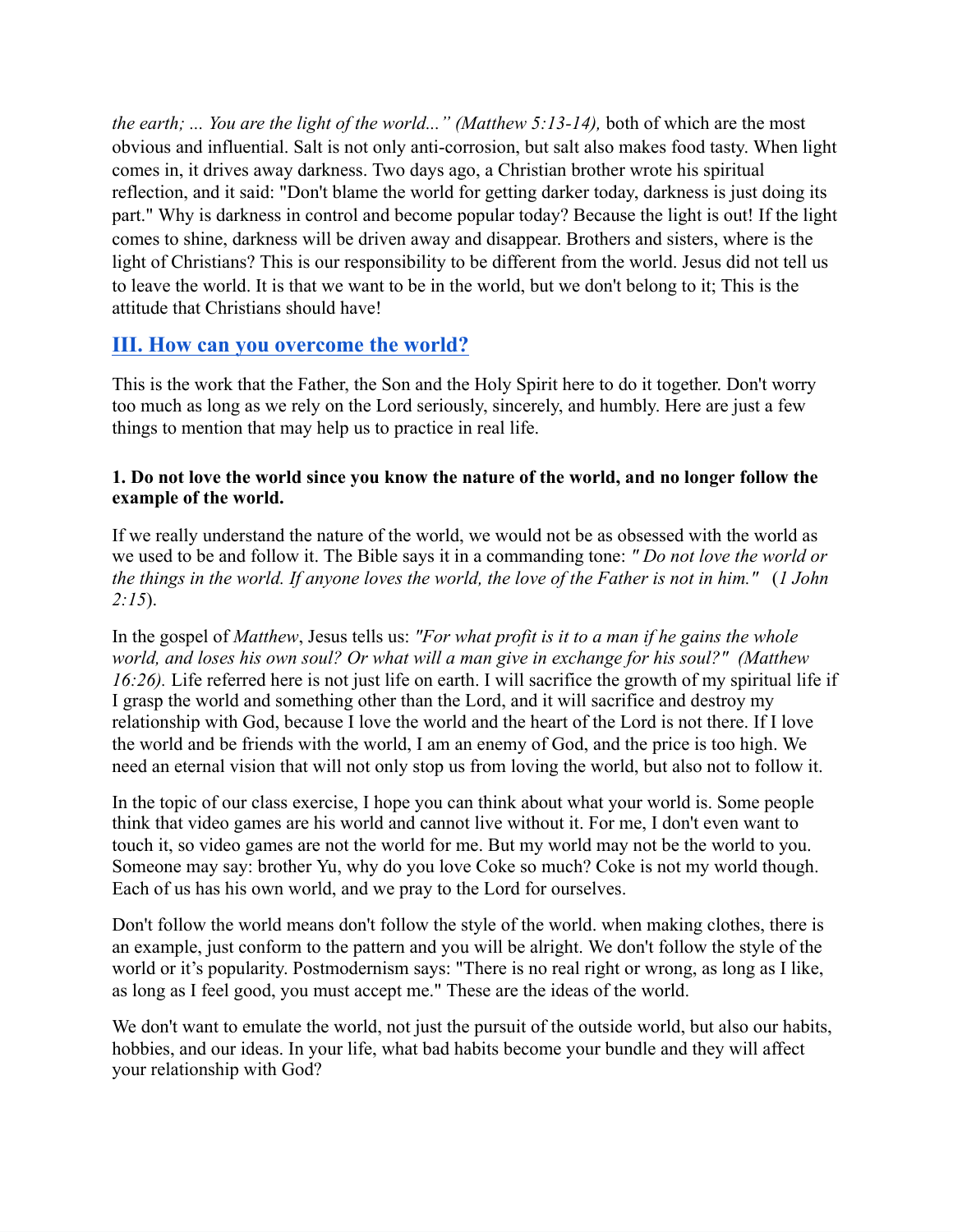" And the world is passing away, and the lust of it; but he who does the will of God abides *forever." (1 John 2:17).*

"While we do not look at the things which are seen, but at the things which are not seen. For the *things which are seen are temporary, but the things which are not seen are eternal." (2 Corinthians 4:18)*

When I preach in many places, young people like to ask a lot of questions in the question-and-answer session. "How to understand God's desire on us" is the most common question. The second question young man liked to ask is: "Can I do this or can I do that? " And then I told them: From the book of *2 Corinthians*, I tell you the four basic principles of Christian life on earth. You will test yourself according to these four principles, and then you can decide whether to do it or not.

First: *"All things are lawful for me, but all things are not helpful…"* (*1 Corinthians 6:12a*). The helpful things here are not anything in the world, but whether they are helpful to you spiritually. If they are not helpful in your life-changing relationship with God, then it's optional to have; if it impacts your relationship with God in a negative way, then you should decide not to do it; even if it's neutral, it means you don't have to do it unless it's really good for you.

Second: *"All things are lawful for me, but I will not be brought under the power of any."* (1 *Corinthians 6:12b*). If you play video games today, the Lord says: "put it down" and you can't put it down, be careful. This is the thing that you are bundled by.

The last time I changed my job, it happened when I had my second child, and I was preparing myself for serving God fulltime. I have accumulated a lot of vacations hours from my last job and they worth a lot of money. I was bargaining with the Lord to see how I can handle those leave hours. Finally, I said: "Lord, I give you 90 percent, I'll take 10 percent, okay?" The Lord kept silent. I found that money has big influence in my mind. I was reluctant due to family and financial needs, I gave God a lot of reasons, trying to keep the money. But God said "to surrender all" to save me, to release me and to set me free. A lot of times, when you try to put things down then you find out that you have a bondage.

You are governed by things that you have to say which hurt others; by the things you should not read but to read or watch then hurt yourself; and by the negative feelings toward others which in term make yourself miserable. We all need to find out what we are not free of before the Lord and be willing to overcome it.

Third: *"All things are lawful for me, but not all things edify" (1 Corinthians 10:23).* You need to consider: can I do this to bring blessings to others?

Fourth: *"Therefore, whether you eat or drink, or whatever you do, do all to the glory of God" (1 Corinthians 10:31).* Can I bring God glory to this matter? There are a lot of neutral issues in our lives. There are no problems in our daily life to eat and drink. But will God be pleased if you do this?

Think these four principles over. In particular, I would like to emphasize that the world has a governing power in us, and we must be very careful.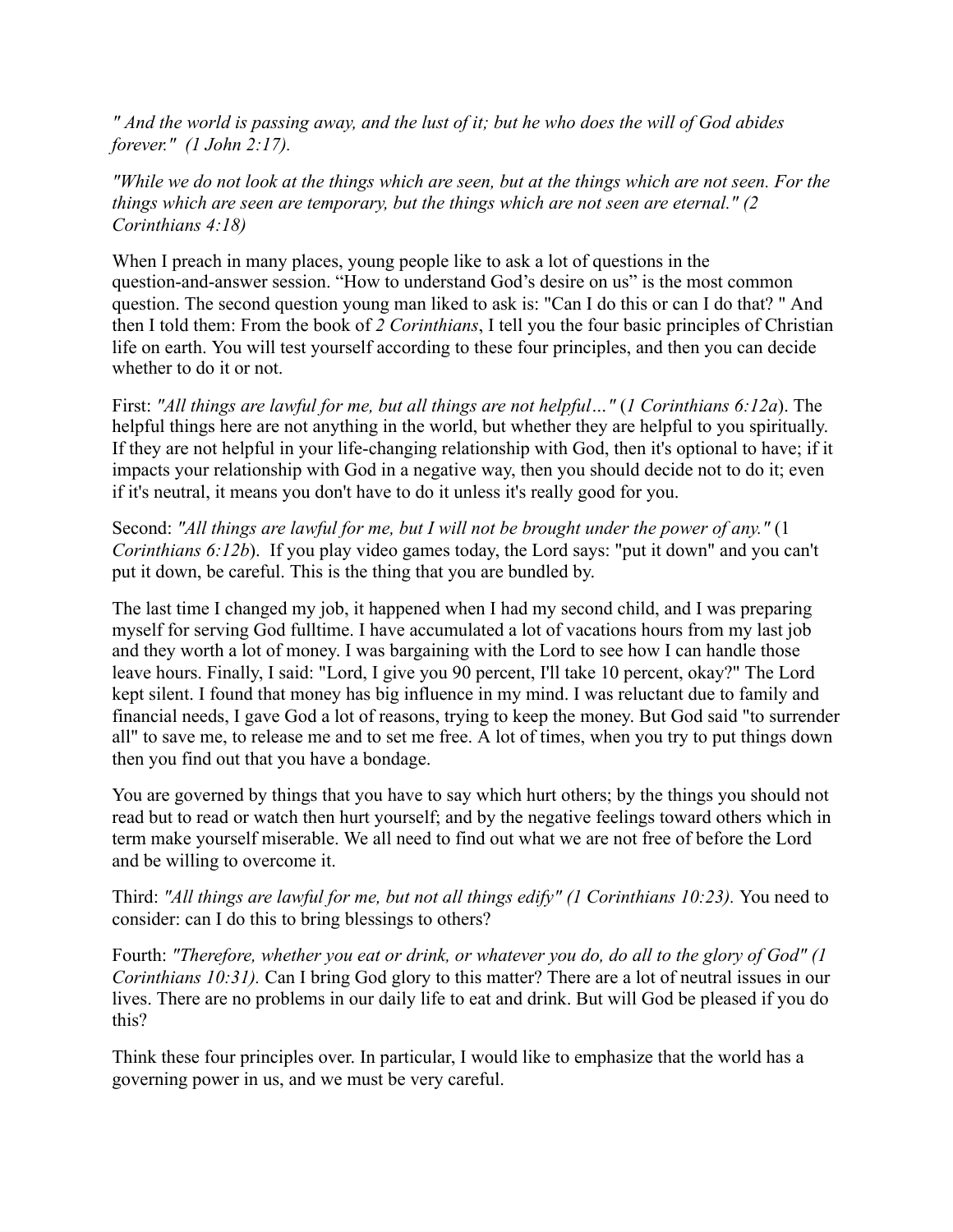#### **2. Motivated by the Lord's own attraction and love**

Apostle Paul *said: "Yet indeed I also count all things loss for the excellence of the knowledge of* Christ Jesus my Lord, for whom I have suffered the loss of all things, and count them as rubbish, *that I may gain Christ" (Philippians 3:8).* What can free us from the bundles of the world, or from the idols in our hearts? There is a poem that says: "Will your spirit ever be with Him?" "What can make an idol lose its beauty, or lose its appeal?" "It's not frustration, it's not disappointment, it's not advice, it's realization of priceless in others." It's very well written.

If you love someone you shouldn't love, that person becomes your idol. How do you make this idol who attracts you lose his attraction? Not through disappointment, frustration, love or realization that: "Oh, this person is really abominable." You would want Christ to appear as a priceless treasure and attract us, we will then run to follow Him.

Apostle Paul said: *"Who shall separate us from the love of Christ? Shall tribulation, or distress, or persecution, or famine, or nakedness, or peril, or sword?" (Romans 8:35)* He said nothing can isolate us from God's love. Because Christ's love is too precious, precious to a point there is nothing, the danger of swords, poverty and hunger, nakedness, nothing can make me isolated from Christ's love. This is to let the Lord attract us, let the Lord's love catch us, and make us willing to let the world go.

Let's be real, not just to listen. For example, if you watch TV, play video games, or social media takes up too much time and energy or you spent on things that are of no value, you then need to pray: Lord, I hope I will reduce my time spent on these things by at least 1/3 this week. It's not worth to do something else that have no meaning after this though. I'm going to use this reduced time to do what the Lord delights. Not only you read spiritual guidance books, read the Bible well, but you also serve at church, or preach the gospel to others and care about others. We all need to think what I would like to do to adjust in my life to love Jesus, to please Him. I do not want to follow the way I lived before, the pattern of the world and I want to change. Don't waste all your time on worthless things. When I used to go to work before fulltime service at church, the Lord asked me not to think about the company projects after I get off work. I never take my work home. Eight hours is enough. I do things very seriously at workplace and God blessed me. When I got home, I really didn't look at my work, and my time was for the Lord. Of course I know you are very competitive now, but don't make excuses for yourself, sometimes learn to be a free man in front of the Lord. For the sake of loving the Lord, not willing to be swallowed by the world, not willing to let the king of the world to seize so much of my time.

Book of *Hebrews* 11:38 says these people: *"of whom the world was not worthy".* They are in the world, but they live out the kind of dignity that belongs to the children of heaven. Because Jesus' love becomes the power of victory within us. It is worth it for the king of all kings, Jesus who died for me and lived for me.

#### **3. Because of ever growing confidence and faith**

"For whatever is born of God overcomes the world. And this is the victory that has overcome the world our faith. Who is he who overcomes the world, but he who believes that Jesus is the Son of *God?" (1 John 5:4-5) " By which have been given to us exceedingly great and precious*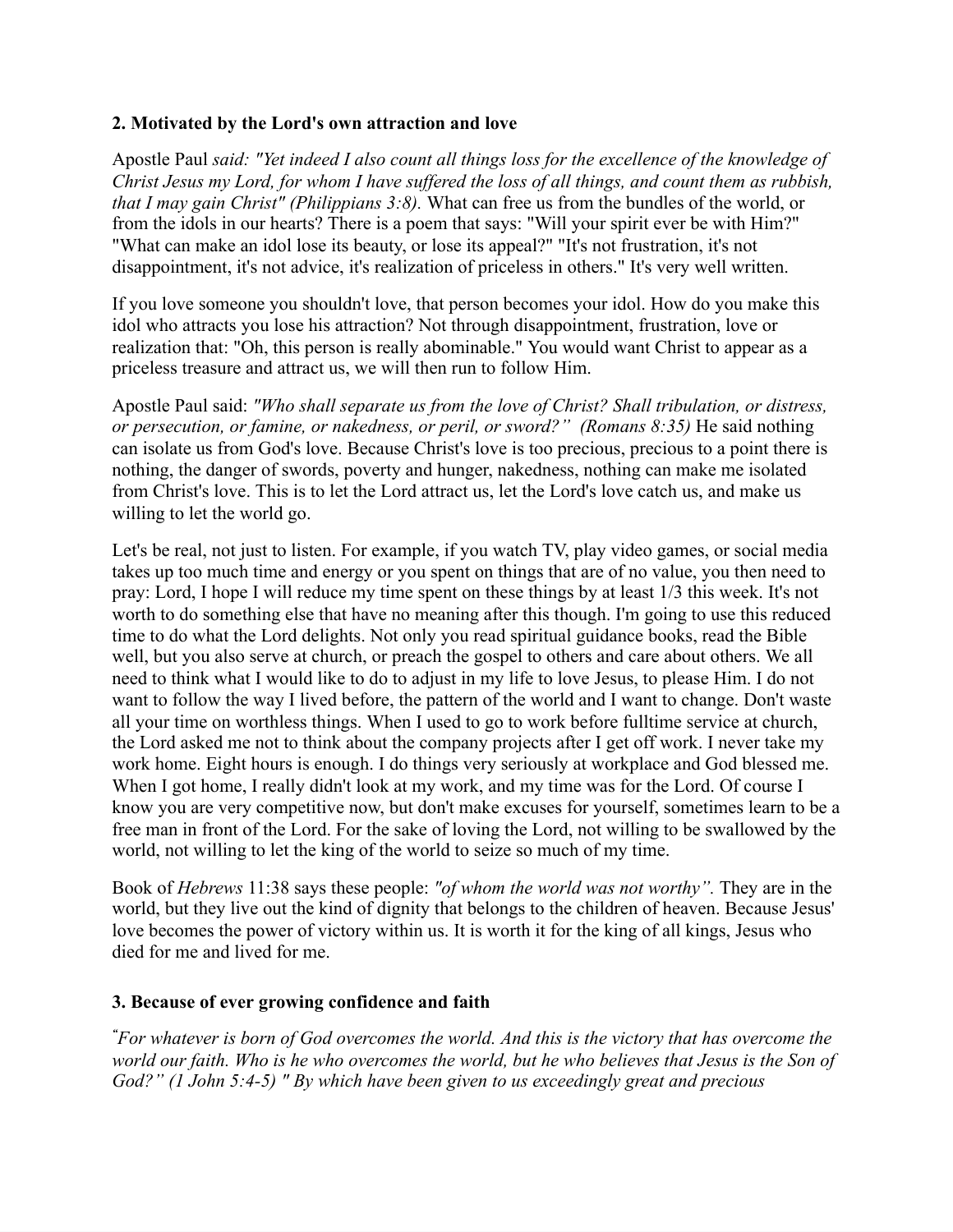*promises, that through these you may be partakers of the divine nature, having escaped the corruption that is in the world through lust. " (2 Peter 1:4).*

Faith makes us respect God, and faith makes us think of God as God. Faith makes us open the skylight to believe. *"I believe God that it will be just as it was told me."* (*Acts 27:25*). It's all by faith. The Bible says: " *Now the just shall live by faith"* (*Hebrews 10:38*). "*By faith"* means that I live by faith.

I thought of Moses in particular as I prepared my sermon. Moses was born and grew up in Egypt, and Moses should be the most prosperous man in Egypt, governed by the world's rich and powerful, because he was the prince of Egypt. What is the testimony and the secret of Moses' victory? Bible tells us: *"By faith Moses, when he became of age, refused to be called the son of Pharaoh's daughter"* (*Hebrews 11:24).* Moses was at the most noble position; he may become a pharaoh in the future. But Moses refused to be called the son of the Pharaoh's daughter, because *of faith*, he did not want the riches. Then *"choosing rather to suffer affliction with the people of God than to enjoy the passing pleasures of sin" (Hebrews 11:25).*

A lot of things in this world are actually very good, aren't they? Don't think I won't let you play video games, please don't get me wrong. If that's a relaxation for you, it's fine. But for anything, are you the master, or is the game the master? All these things, money is good, hobbies are good, habits are good. But if they are the masters, then you are finished. So, Moses refused, **"***choosing rather to suffer affliction with the people of God than to enjoy the passing pleasures of sin." (Hebrews 11:25*) "*Esteeming the reproach of Christ greater riches than the treasures in Egypt;* for he looked to the reward. By faith he forsook Egypt, not fearing the wrath of the king; for he *endured as seeing Him who is invisible." (Hebrews 11:26-27).*

We are sometimes afraid of our boss more than God, aren't we? I was about to quit my job and leave our company in the 1990th when the economy was in a very bad state. The vice president of the engineering department brought in hundreds of engineers and said: "I work 15 or16 hours a day, and who would do less than me?" So, everyone was afraid to go home every day and worked overtime. I packed my bag and always leave the office at six o'clock in the afternoon, because my big boss is God. When I quit to become a pastor, my boss gave me a year off and gave me a salary without tax returns. "You can tell me about a year from now if you really want to quit" he said. I told him: "thank you for your kindness but I don't need it." Because God called me.

Brothers and sisters, we must know that we serve the eternal God, the king of all kings. What was Moses' secret? That's because of faith. The best use of faith is when we treat God as God. Let God be God. God is invisible, but He does exit, and He is always with us. Moses *"endured as seeing Him who is invisible.*" (*Hebrews 11:27b)* To him, he had never seen God. But his faith allowed him to see the Lord on the throne through all the environment, all the situations. He was able to break away from the bundles of the world, from the joy of sin, from the palace of Egypt, so that he was not afraid of the king's wrath and concentrated on pleasing God instead.

#### **4. Live a life of sainthood**

Brothers and sisters, this is a very important point. Because our new disciple training is "to build the body of Christ-oriented". We must protect our bodies. The church, or the body of Christ, supplies our spiritual life, of all help, give our love and supply us all kinds of need in our lives.